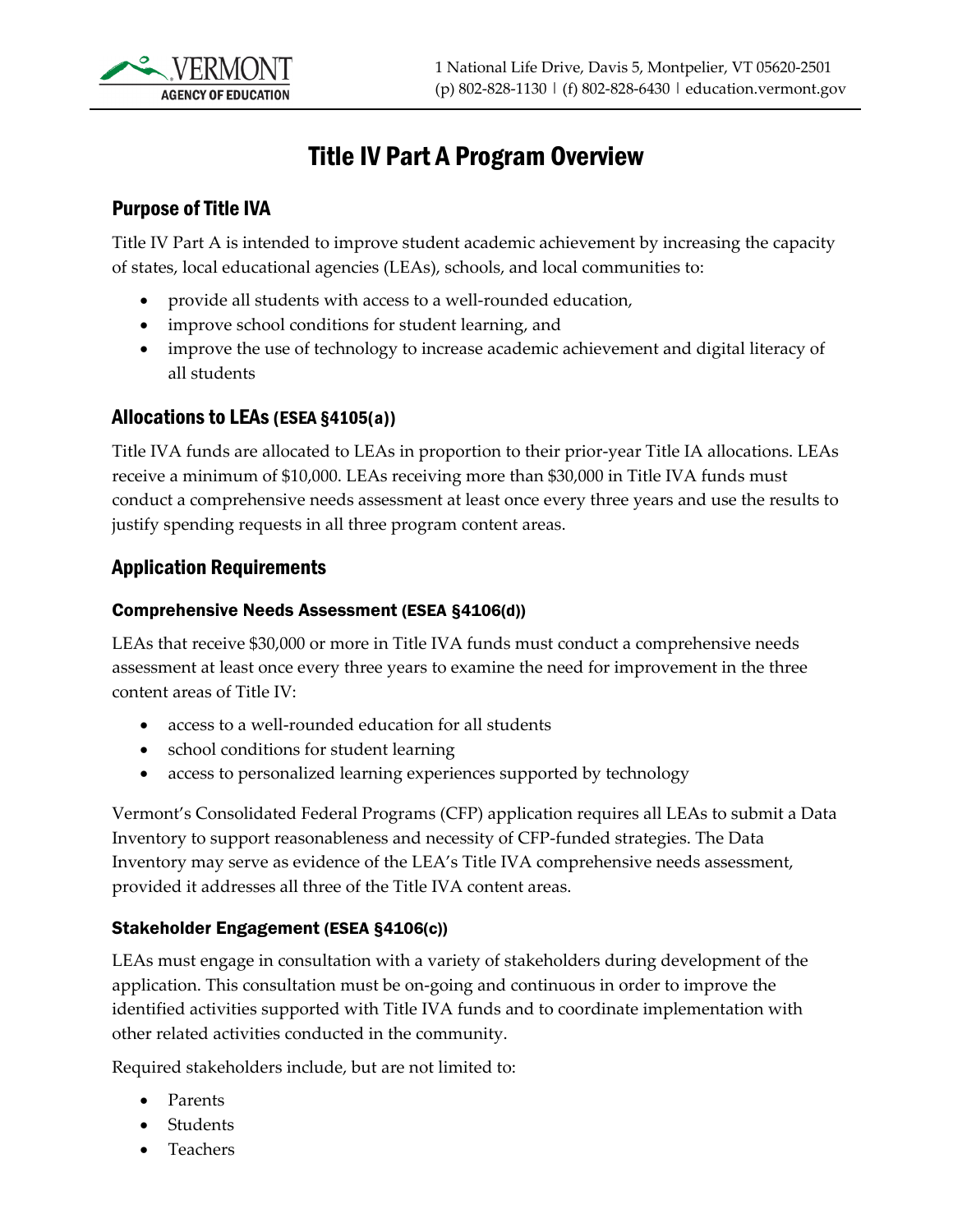- Principals and school leaders
- Specialized instructional support personnel
- Local government representatives
- Indian tribes or tribal organizations, when applicable
- Community-based organizations
- Others with relevant and demonstrated expertise

In addition to these required stakeholders, LEAs may consider involving health providers, police, social workers, librarians, technology experts, service providers, faith-based community members, and members of the business community in the development of its application.

### Prioritization of Schools (ESEA §4106(e)(2)(A))

As part of the application process, LEAs must identify which schools will participate in Title IVA-funded programming. LEAs must prioritize the distribution of Title IVA funds to schools based on one or more of the following factors:

- Schools that have the greatest need (as determined by the LEA);
- Schools that have the highest percentages or numbers of low-income children;
- Schools identified for comprehensive support and improvement under Title I;
- Schools implementing targeted (equity) support and improvement plans under Title I; or
- Schools identified as a persistently dangerous public elementary or secondary school

Schools identified as having the greatest need will be determined by the LEA; this will likely be driven by the data and needs identified in the comprehensive needs assessment.

#### Intended Outcomes and Evaluation (ESEA §4106(e)(1)(E)

Each Title IVA application submitted by an LEA must include the program objectives and intended outcomes for Title IVA-funded activities, as well as a description of how the LEA will periodically evaluate the effectiveness of activities based on those objectives and outcomes.

The development of program objectives and outcomes should be driven by the LEA's assessed needs identified in the Data Inventory. The LEA may determine whether objectives and outcomes are established for each activity, for a group of activities, or for the application as a whole; accordingly, the LEA may determine whether evaluation of strategies is done for single investments, groups of strategies, or the application as a whole.

In Vermont's CFP application, all investments are required to contain a purpose statement (please see CFP guidance on [Writing Approvable Investments](https://education.vermont.gov/documents/edu-cfp-writing-approvable-investments) for additional information) which should be clearly aligned to a data-supported need identified in the Data Inventory. This requirement captures the intended outcomes for Title IVA-funded activities; LEAs must then provide a description of how activities will be evaluated for effectiveness on the "Evaluating Effectiveness" tab in the Title IVA application.

### Distribution Requirements (ESEA§4106(e)(2)(C-E))

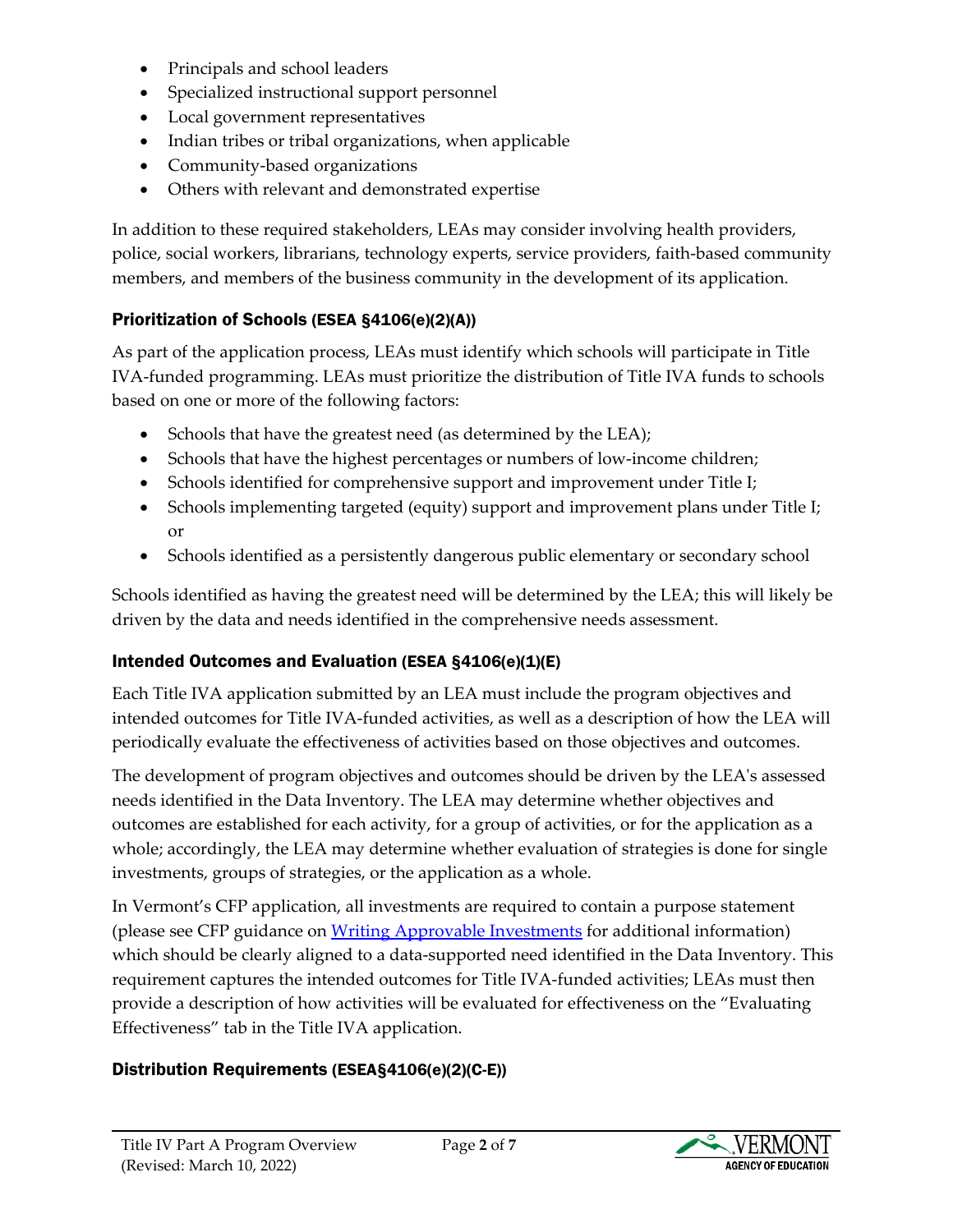LEAs receiving at least \$30,000 in Title IVA funds must adhere to all the following requirements regarding distribution of funds across the three content areas:

- Use at least 20% of Title IVA funds toward well-rounded educational opportunities;
- Use at least 20% of Title IVA funds toward safe and healthy students; **and**
- Use a portion of Title IVA funds (no more than 60%) toward effective use of technology

LEAs receiving less than \$30,000 must meet at least one of the following requirements regarding distribution of funds across the three content areas:

- Use at least 20% of Title IVA funds toward well-rounded educational opportunities; or
- Use at least 20% of Title IVA funds toward safe and healthy students; **or**
- Use a portion of Title IVA funds toward effective use of technology

Once minimum budgeting requirements have been met, LEAs may budget the remaining portion of funds in any of the three content areas.

The Vermont Title IVA program requires that LEAs meet minimum budgeting requirements for CFP application approval; however, it is expected that LEAs are meeting distribution requirements in their expenditures as well.

## Special Rule: 15% spending cap

Under the effective use of technology content area, there is a special rule regarding infrastructure costs. LEAs may not budget more than 15% of the total funding in this content area toward infrastructure costs, which includes devices, equipment, software applications, platforms, digital instructional resources, and/or other one-time IT purchases (§4109(a)(2)(B) and  $$4109(a)(4)(A)$ ).

The 15% spending cap on infrastructure applies only to the effective use of technology content area; there is no special rule on infrastructure spending under the well-rounded or safe and healthy students content areas.

## Supplement Not Supplant (ESEA §4110)

Title IVA funds may be used only to supplement, and not supplant, non-Federal funds that would otherwise be available for activities authorized under Title IVA.

There are two presumptions of supplanting under Title IVA:

- An activity paid for with federal funds that is required by federal, state, or local law
- An activity paid for with federal funds that was previously paid for with state or local funds in the prior year

LEAs may not use Title IVA funds for the cost of activities in the three Title IVA content areas – well-rounded education, safe and healthy students, and effective use of technology – if the cost of those activities would have otherwise been paid with state or local funds in the absence of the Title IVA funds.

## Equitable Services to Independent Schools (ESEA §8501)

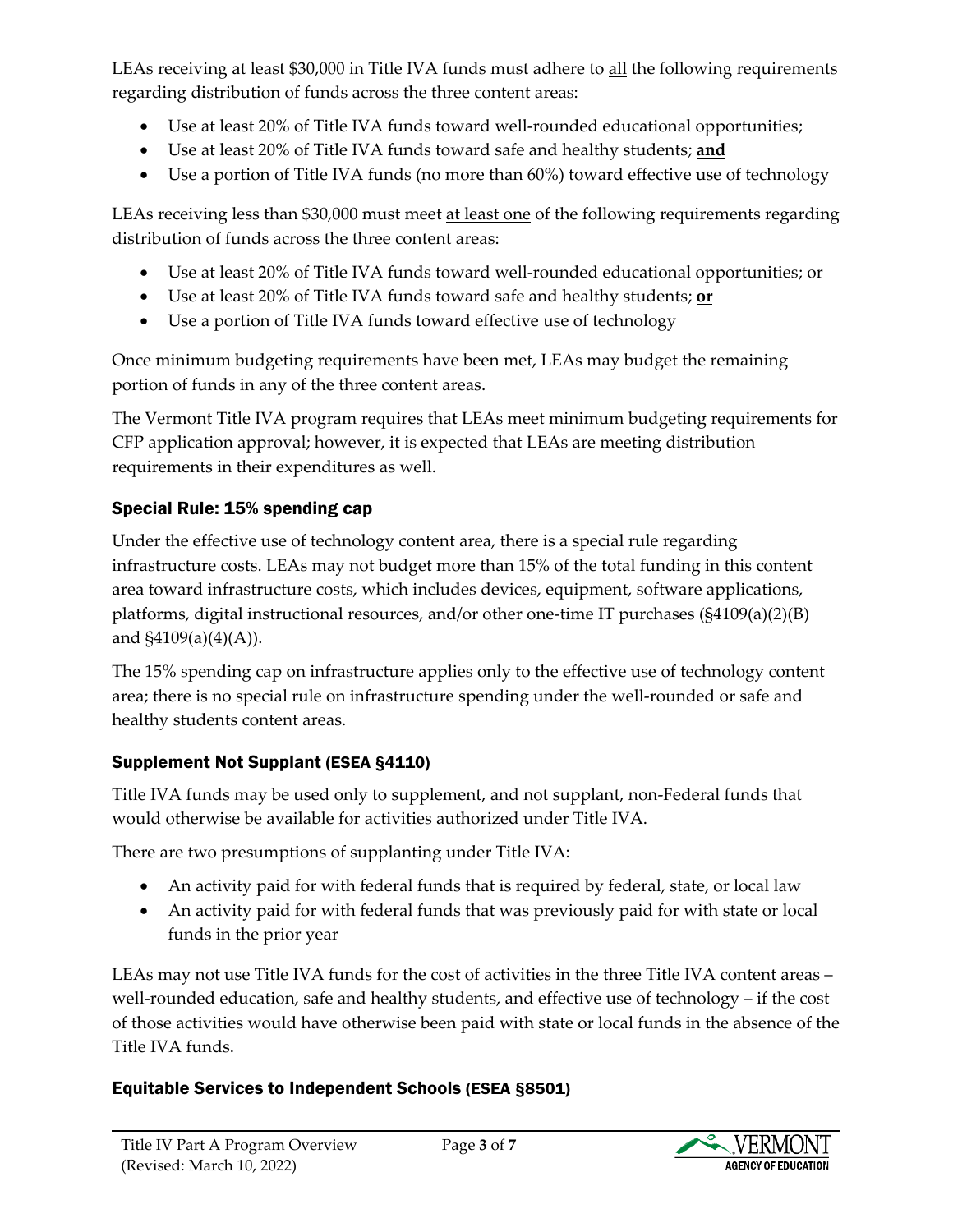LEAs must consult with independent schools to identify the needs of eligible independent school students and teachers. This process is different from the consultation related to the development of the LEA's application described above.

For additional information on equitable services to independent schools requirements, please see the [Equitable Services to Independent Schools](https://education.vermont.gov/documents/federal-programs-consolidated-equitable-services-independent-schools) guidance.

### Formation of LEA Consortia

LEAs may consider applying for funds in consortium to implement programs across districts. Working together, LEAs may be able to more efficiently deliver services that enable them to serve more students at lower cost and reduce administrative overhead.

If LEAs wish to apply as a consortium, they must include an Act 267 (LEA-LEA) Agreement in the CFP application.

#### Carryover

There is no carryover limit for Title IVA; however, it is highly encouraged that LEAs obligate funds in the year they were awarded.

## Data Reporting

#### Consolidated State Performance Report

The Consolidated State Performance Report (CSPR) is the required annual reporting tool for the Title IVA program. The CSPR requires the following data for Title IVA:

- **Funds spent under Title IVA:** amount of funds spent by LEAs in each of the three content areas
- **LEAs that spent funds under Title IVA***:* the number of LEAs that spent funds in each of the three content areas
- **LEA funds transfers:** The total number of LEAs transferring funds to and/or from Title IVA

The CSPR requests only the amount of funds spent (i.e., expended) during the 12-month reporting period. LEAs should refer to their approved CFP application to inform which content areas funds will be counted in for the purposes of CSPR reporting.

The State Title IV Director will reach out to LEAs for spending data for the previous school year in December each year.

### Performance Reporting & Evaluation (4106(a)(2), 4106(e)(1)(E))

Each State that receives Title IVA funds must publicly report on how these funds are spent by LEAs to meet the distribution requirements and the degree to which LEAs have made progress toward meeting the program objectives and intended outcomes described in the LEA's application.

The State Title IV Director will reach out to LEAs prior to the end of each fiscal year to gather this information; once compiled, it is posted to the AOE's [Title IVA webpage.](https://education.vermont.gov/student-support/federal-programs/consolidated-federal-programs/title-iva)

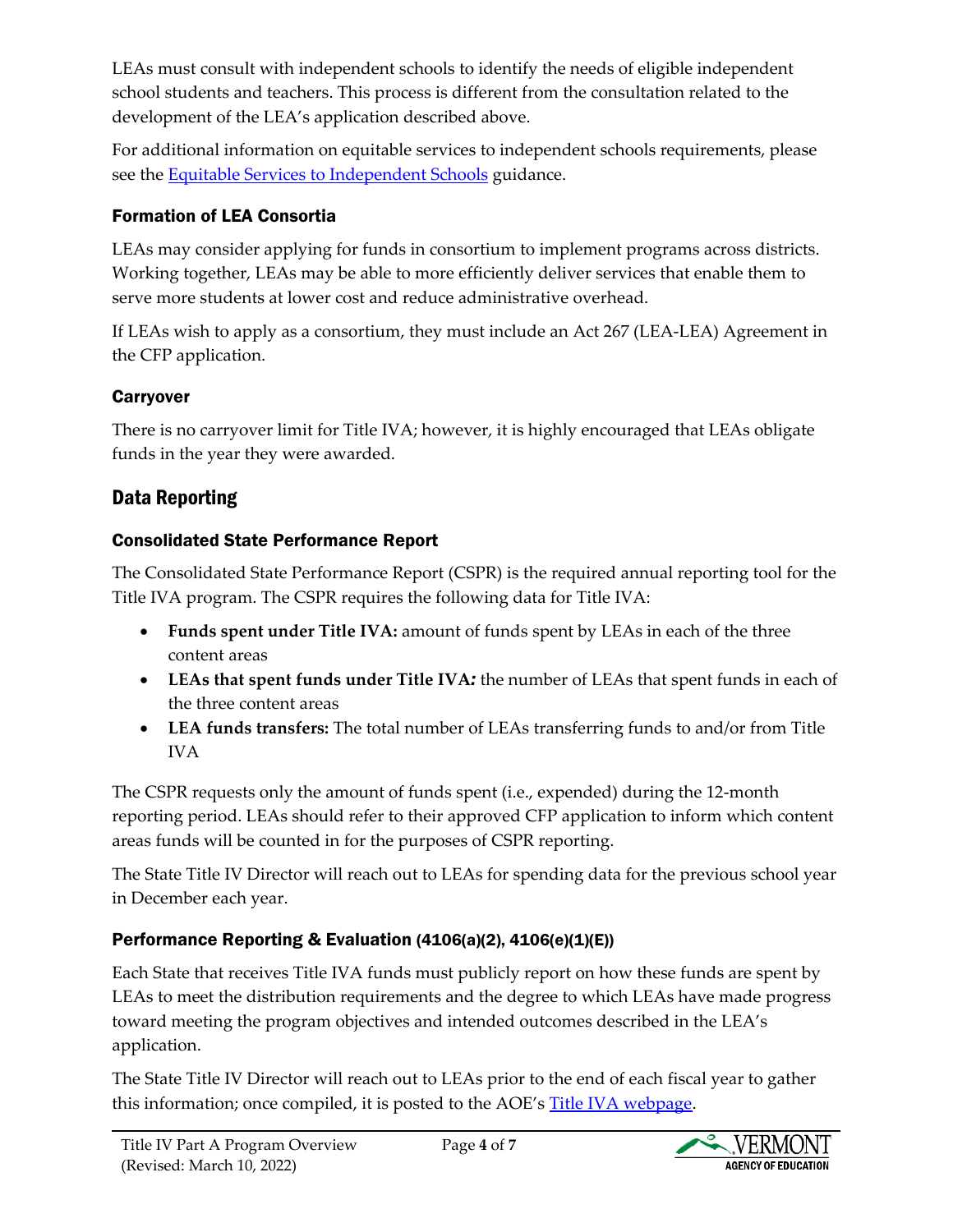### Transferability & Consolidating Funds

### **Transferability**

Title IV Part A funds may be transferred into or out of other Title programs. Please note the restrictions outlined below.

Title IVA funds may be transferred **into** the following programs:

- Title IA
- Title IIA
- Title IIIA
- RLIS programs

The only funds that can be transferred into Title IVA are Title IIA funds.

LEAs wishing to transfer funds must engage in consultation with independent schools, provide an updated Data Inventory to support the need for the transfer, and provide notification to the VT-AOE at least 30 days prior to making the transfer. Please see the letter [on funding](https://education.vermont.gov/documents/edu-cfp-transferability-of-funds-letter-09-2019)  [transferability](https://education.vermont.gov/documents/edu-cfp-transferability-of-funds-letter-09-2019) for additional information.

### Fund Consolidation

**Schoolwide Program** *(SWP)* – a school operating a Title IA schoolwide program has the flexibility to consolidate funds from Title IA and other federal education programs to better address the needs of students in the school. By consolidating funds into a schoolwide program, a school can implement a plan to upgrade the entire educational program in the school. When funds are consolidated into a schoolwide program, those funds lose their individual identity, and the school may use funds to support any activity of the schoolwide program identified by the school's needs assessment and articulated in its schoolwide plan.

If a school consolidates and uses funds from another federal education program in a schoolwide program, it must demonstrate that the schoolwide program meets the intent and purposes of each program whose funds are consolidated. Title IVA funds may be consolidated in a schoolwide program and do not have to be tracked for specific compliance with the requirements of Title IVA; however, the school would have to show that its schoolwide program meets the intent and purposes of Title IVA. In order to demonstrate this, LEAs must write at least one investment that meets the intent of Title IVA at each school where Title IVA funds have been consolidated into the schoolwide program.

*Example:* In the scenario below, Maple and Oak Schools operate Title IA Schoolwide Programs.

- Maple School has consolidated funds from Titles IA, IIA, and IVA into the schoolwide program. This school must have at least one investment that meets the intent of Title IA, at least one investment that meets the intent of Title IIA, and at least one investment that meets the intent of Title IVA.
- Oak School has consolidated funds from Titles IA and IIA; therefore, this school must have at least one investment that meets the intent of Title IA and at least one meeting the intent of Title IIA.

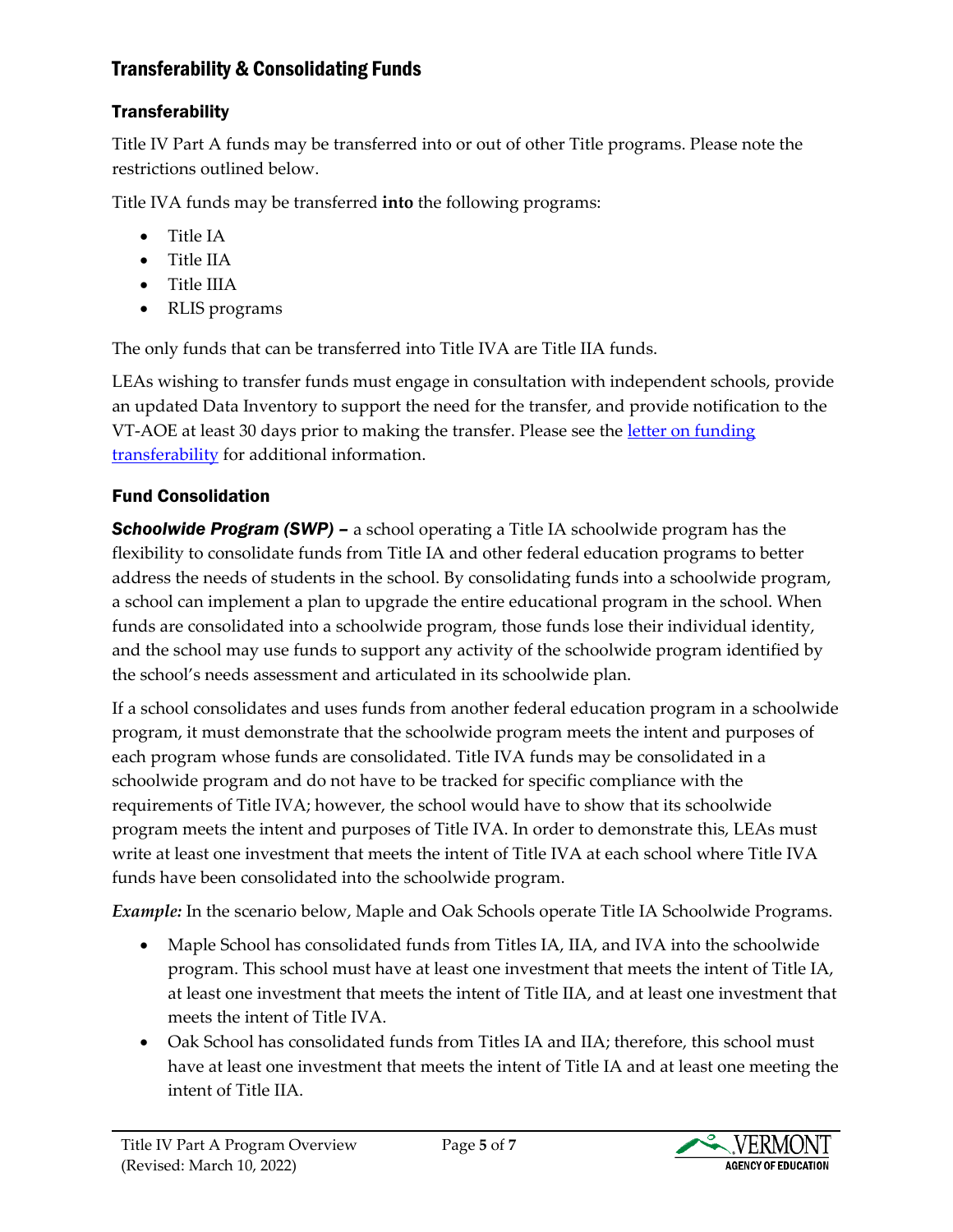| School | <b>Title IA</b><br>Funds<br>Consolidated | <b>Title IIA</b><br>Funds<br>Consolidated | <b>Title III</b><br>Funds<br>Consolidated | <b>Title IVA</b><br>Funds<br>Consolidated | Requirement                                                                                                             |
|--------|------------------------------------------|-------------------------------------------|-------------------------------------------|-------------------------------------------|-------------------------------------------------------------------------------------------------------------------------|
| Maple  | \$70,735                                 | \$4,160                                   | $\mathbf{0}$                              | \$35,975                                  | Requires at least one investment<br>meeting the intent of:<br>Title IA<br>Ċ<br>Title IIA<br>$\bullet$<br>Title IVA<br>٠ |
| Oak    | \$136,030                                | \$82,700                                  | $\mathbf{0}$                              | $\boldsymbol{0}$                          | Requires at least one investment<br>meeting the intent of:<br>Title IA<br>٥<br>Title IIA<br>٠                           |

*Consolidated Administration (ConAdmin) –* LEAs may consolidate funds into a single pool to support administrative activities across the Title programs in the consolidated application. Consolidating administrative funds into one pool provides additional spending options and facilitates coordination across programs.

For additional information on the allowable uses of these funds, please see the [Consolidated](https://education.vermont.gov/documents/federal-programs-consolidated-allowable-activities)  [Administration Allowable Activities](https://education.vermont.gov/documents/federal-programs-consolidated-allowable-activities) document.

## General Provisions

### Parental Consent (§4001(a))

An LEA must obtain prior written, informed consent from the parent of each child who is under the age of 18 to participate in any mental health assessment or service that is funded with Title IVA.

#### Prohibitions (§4001(b), §4001(c), §8526)

Title IVA funds may not be used for medical services or drug treatment or rehabilitation, except for integrated student supports, specialized instructional support services, or referral to treatment for impacted students. No child shall be required to obtain a prescription for a controlled substance as a condition of receiving an evaluation or other service described under this program or attending a school receiving Title IVA funds.

Title IVA funds may not be used for the following activities:

- Construction, renovation, or repair of any school facility
- Transportation, unless otherwise authorized under ESSA
- To develop or distribute materials, or operate programs directed at youth, that are designed to promote or encourage sexual activity
- To distribute or aid in the distribution of legally obscene materials to minors on school grounds